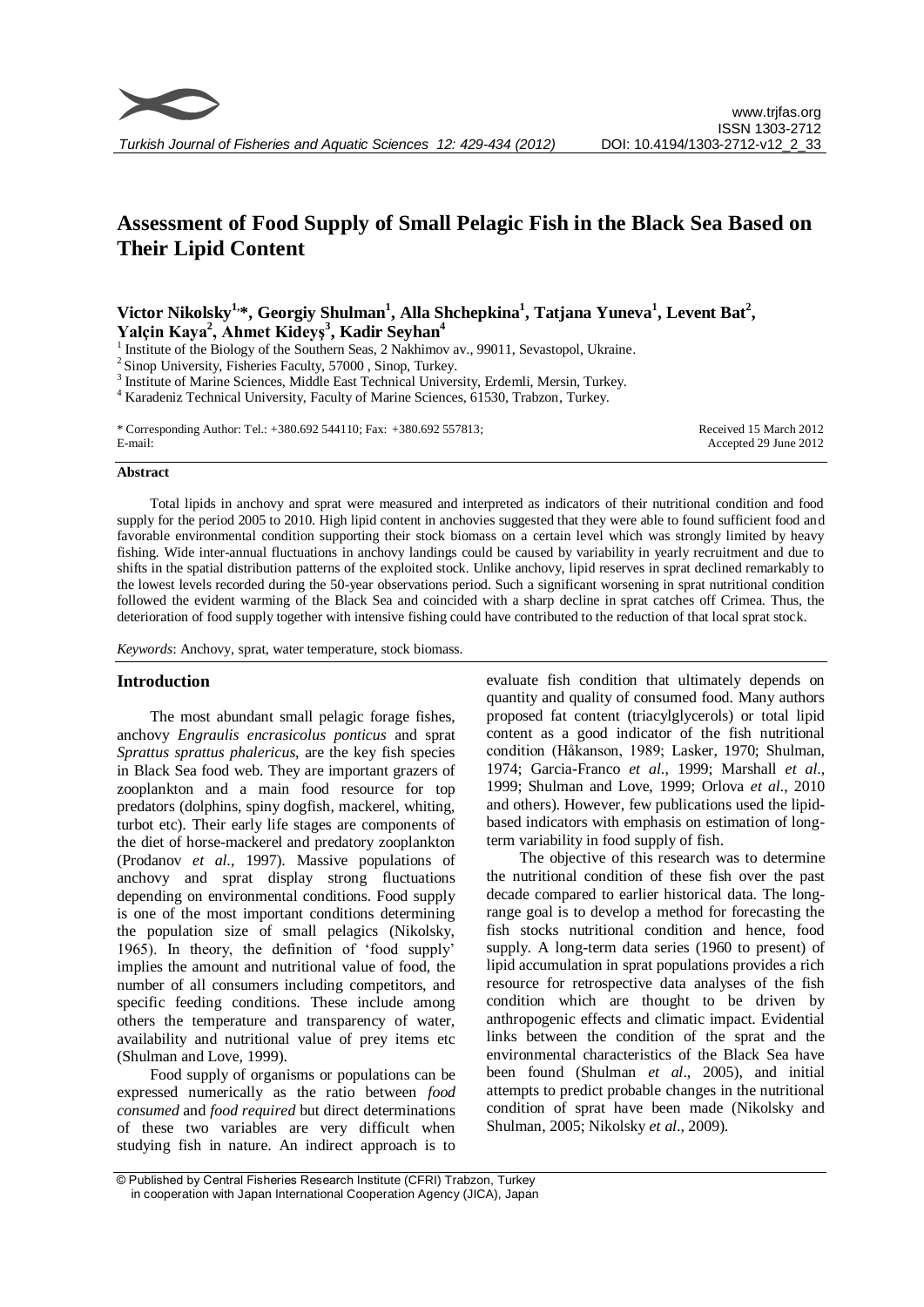#### **Materials and Methods**

To monitor inter-annual changes in fish nutritional condition, anchovy and sprat had been examined at the end of their feeding periods (June-July for sprat and October-November for anchovy) between 2005 and 2010. The techniques of sampling and determination of lipid content in small pelagic fish had been explicitly described earlier (Shulman *et al*., 2005). Specimens (not less than 100 fish) were sampled from each catch. Fish were sized at 5 mm intervals, and then every size group was separately homogenized. About 10–15 g of homogenate was dried at 100–105°C to a steady weight. Lipid content of fish was estimated using the relationship between total lipid and dry matter contents (Nikolsky *et al*., 2009). An average weighted value was calculated then for each sample by equation:

$$
X=\frac{1}{N}\sum_{1}^{k}n_{i}x_{i} ,
$$

where  $n_i$  is number of fish in size group  $i$ ,  $x_i$  is lipid content in size group *i*, *k* is number of size groups, and *N* is number of all fish analyzed. Then the lipid content indicator (*LCI*) was calculated as a simple arithmetic mean of all samples collected each year. The food supply index (*FSIt*) was calculated as the difference between the lipid content attained by fish at the end of feeding in a certain year (*LCIt*) and average lipid content  $(\overline{LCI})$  deducted from data of the same period obtained over many years and normalized by standard deviation (*SD*):

$$
FSI_t = \frac{LCI_t - LCI}{SD}
$$

while *LCI* does not differ from (*LCI*) more than  $\pm$  *SD*, the *FSI* does not exceed  $\pm$  1, and the food supply of the population is considered adequate; at *FSI* <–1, it is inadequate. In this way, the *FSI* values for all population and for different size groups were estimated.

## **Results**

During six years of the study period, amount of lipids in anchovy in October-December ranged from 11.6% to 15.0% of wet mass. Minimal *LCI* was observed in 2005 while its maximums were recorded in 2008 and 2010 (Figure 1). On average, it equaled to 13.8% that was greater than its long-term value and close to the best nutritional condition observed in 1980-s. In contrast to anchovy, lipid reserves in sprat declined remarkably to the lowest level that had never been recorded during the 50-year long observations (Figure 2). The drop in lipid content of sprat was related to deterioration of food supply and associated with the sea warming. It was expected by the predictive model (Nikolsky *et al*., 2009) which also assumed the lowest *LCI* for the next year (Figure 3).

An additional indicator of food availability is the age-dependent content of the lipid stores in the fish (Shulman and Love, 1999). Under normal feeding conditions, elder fish accumulate more lipids than younger ones. In years when food is plentiful, the lipid content is greater and the relationship between fish fatness and age is more pronounced. And *vice versa*, when feeding conditions are poor, the relationship with age becomes inverted (Shulman, 1974). Validation of this general rule is confirmed by the relationship between size and lipid content of sprat based on all monitoring data (Figure 4). However, the examined fish demonstrated significant differences in their nutritional condition depending on



**Figure 1.** Lipid content (% wet mass, left axis) accumulated by anchovy at the end of feeding period (October–November) of 2005 to 2010 compared with mean values for the periods 1955 to 1973 (Shulman, 1974; Shulman and Love, 1999) and for the 1980s (Chashchin and Akselev, 1990). Horizontal lines show standard deviations (± *SD* and ±2 *SD*) from the overall longterm mean value 11.9±2.6. Right axis indicates the food supply index estimated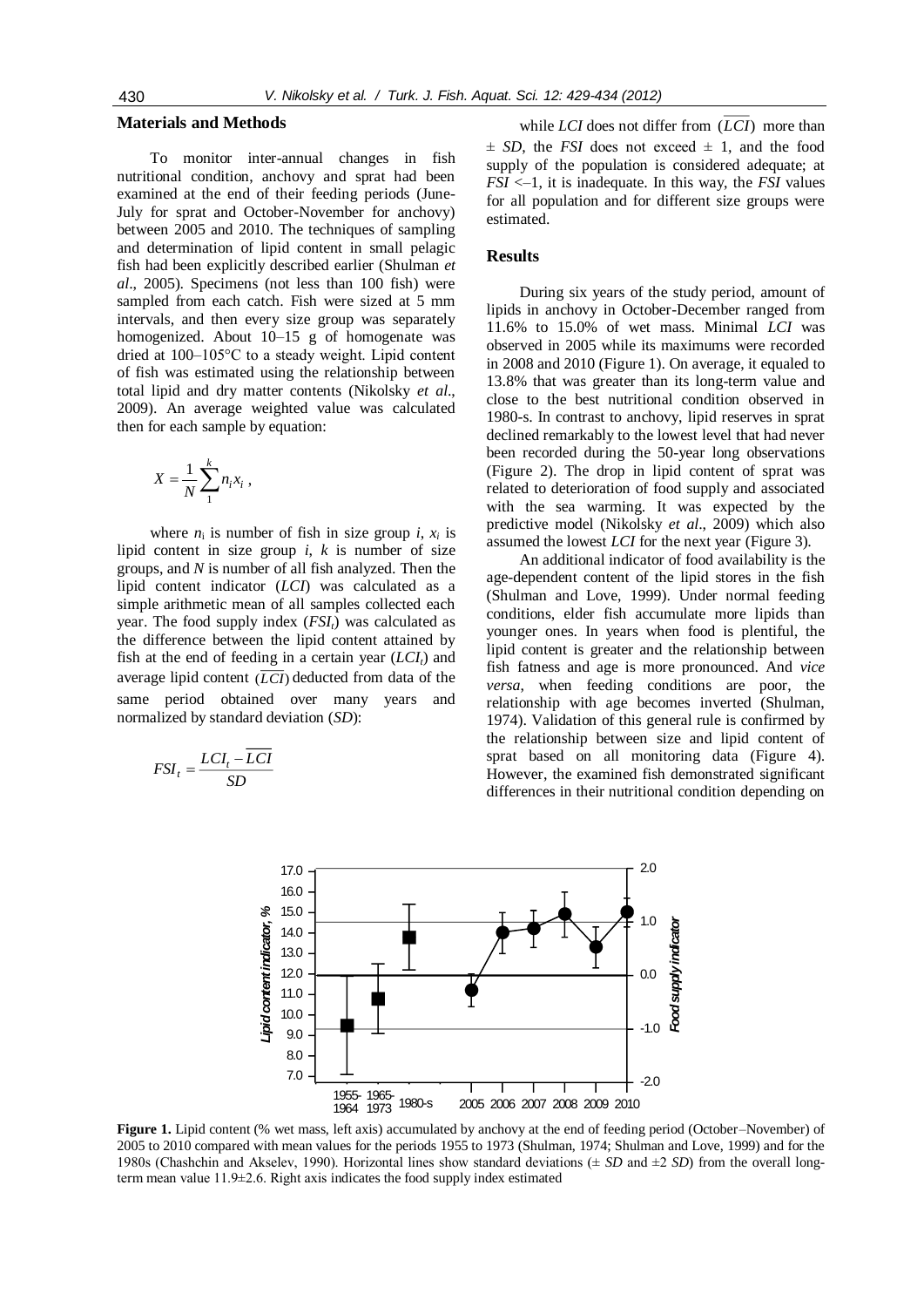

**Figure 2.** Variability of the sprat lipid content indicator and estimated food supply index (mean  $\pm$  SE) from 1960 to 2010. Horizontal lines show standard deviations ( $\pm SD$  and  $\pm 2 SD$ ) from the overall long-term mean value 11.2 $\pm 1.9$ .



2002 2003 2004 2005 2006 2007 2008 2009 2010 2011

**Figure 3.** Long-term mean (1), predicted (2) and observed (3) values of sprat lipid content indicator for the period 2002 to 2010.



**Figure 4.** Total lipid content in sprat of different sizes in winter and summer. The plot was generated using monitoring all data for the period 1960 to 2010.

their size during 2005–2010 (Figure 5). In general, anchovies of mid sizes (80–110 mm length) were in better condition than large fish. Otherwise, sprats of mid sizes (65–80 mm length) were predominantly in worse condition compared to larger ones.

The results suggest that warm-water anchovies find quite enough food to maintain their stock biomass on a certain level that is limited by heavy fishing. Moreover, food supply turned out more favorable for the most abundant mid-size fish but unfavorable for larger ones. Unlike anchovy, coldwater sprats experience deficiency in food required, and the most abundant mid-size sprats seem to be faced with the most unfavorable conditions.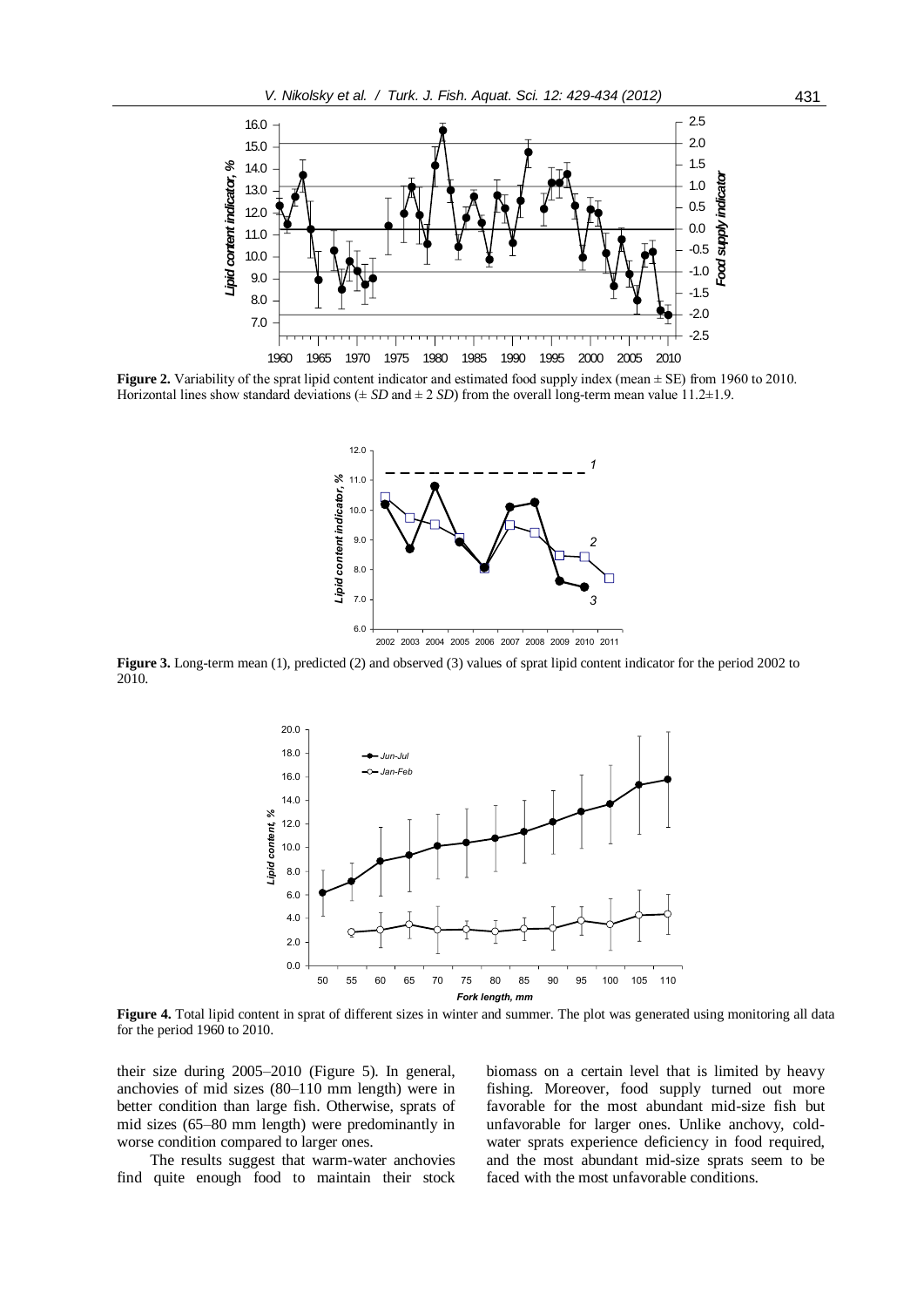

**Figure 5.** Variations in lipid stores of anchovy (October–November) and sprat (June–July) of different sizes. The plot was generated using monitoring data for the period 2005 to 2010. Horizontal lines indicate long-term levels of the *LCI*.

## **Discussion**

The fishery statistics data clearly show a recovering fishery of small pelagic fish after its collapse occurred between the end of the 1980s and the beginning of the 1990s. Since 1995, annual landings of anchovy in Turkey have approached levels recorded before the collapse. However, wide fluctuations in anchovy landings within the range of 100-400 thousand tons are still evident (Figure 6). Such extensive fluctuations could be caused by several reasons affecting the stock biomass such as due to variability in annual recruitment, predation or competition as well as changes in the spatial distribution pattern of parent stock.

It is known that anchovy spatial distribution during wintering depends on stored lipid reserves and is strongly controlled by the water temperature (Shulman, 1974; Chashchin and Akselev, 1990). This rule was clearly observed during the fishing season of 2005 when anchovy fatness was low and the water temperature off Crimea being higher than off the Anatolian coast (Figure 7). As a result, a considerable portion of the anchovy stock remained wintering in warmer waters off Crimea. Fishing continued there throughout the winter and even spring months while the lowest yield was recorded from Turkish waters since anchovy stocks had recovered after the collapse. A similar situation was observed in 2009: the temperature off Crimea was higher than off the Anatolian coast, lipid content in anchovy was not very high and Turkish anchovy catch decreased noticeably. On the contrary, a local peak in anchovy catch occurred in 2007 when water temperature off Crimea decreased abruptly following the destructive cyclone that happened in the north-western Black Sea in November.

It is noticeable, that annual anchovy catches for the period of 2002 to 2009 show significant positive correlations with water temperature gradients between the two areas examined. Furthermore, the pronounced peaks in anchovy catches off Crimea occurred during the 2002/03, 2005/04, 2007/08, and 2009/10 fishing seasons (Zuev *et al*., 2011) when the lowest and highest Turkish annual catches were recorded (Figure 8).

The significant decrease in sprat nutritional condition was followed by evident warming of the sea and coincided with sharp reduction in Ukrainian catches from the shelf of Crimea (Figure 9). It led to the conclusion that food abundance in the western shelf of Crimea was too low to support existing sprat stocks. Analyses of the fish stomach contents showed that sprats were lacking their main food items (coldwater copepods) and were forcing to consume zooplankton species which play a secondary role in their diet (Glushchenko, 2011). As a result, adult sprats had apparently to avoid that traditional local fishing ground. According to official statistics, fishing of sprat had developed remarkably during that same time in the south-eastern Black Sea by Turkey. Total sprat landings by all countries exceeded 91 thousand tons in 2009 and approached close to the critical maximal level of the 1980s (FAO, 2011).

#### **Acknowledgements**

The authors are grateful to their Turkish and Ukrainian colleagues whose roles in sample collection were very useful. This work was supported by TUBITAK-NASU Projects (numbers 105Y028 and 105Y341).

# **References**

- Chashchin, A.K. and Akselev, O.I. 1990. Migrations of the stocks and availability of Black Sea anchovy to the fishery to the autumn and winter. V. A. Shlyakhov (Ed.), Biological Resources of the Black Sea, VNIRO, Moscow: 80-93 (in Russian).
- Garcia-Franco, W., Vidal-Talamantes, R., Cota-Villavicencio, A., Ramon-Corrales, J. and Prieto-Montalvo, I. 1999. Variation in fat content of northern anchovy (*Engraulis mordax*) in relation to the Baja California environment. CalCOFI Rep., 40: 165-169.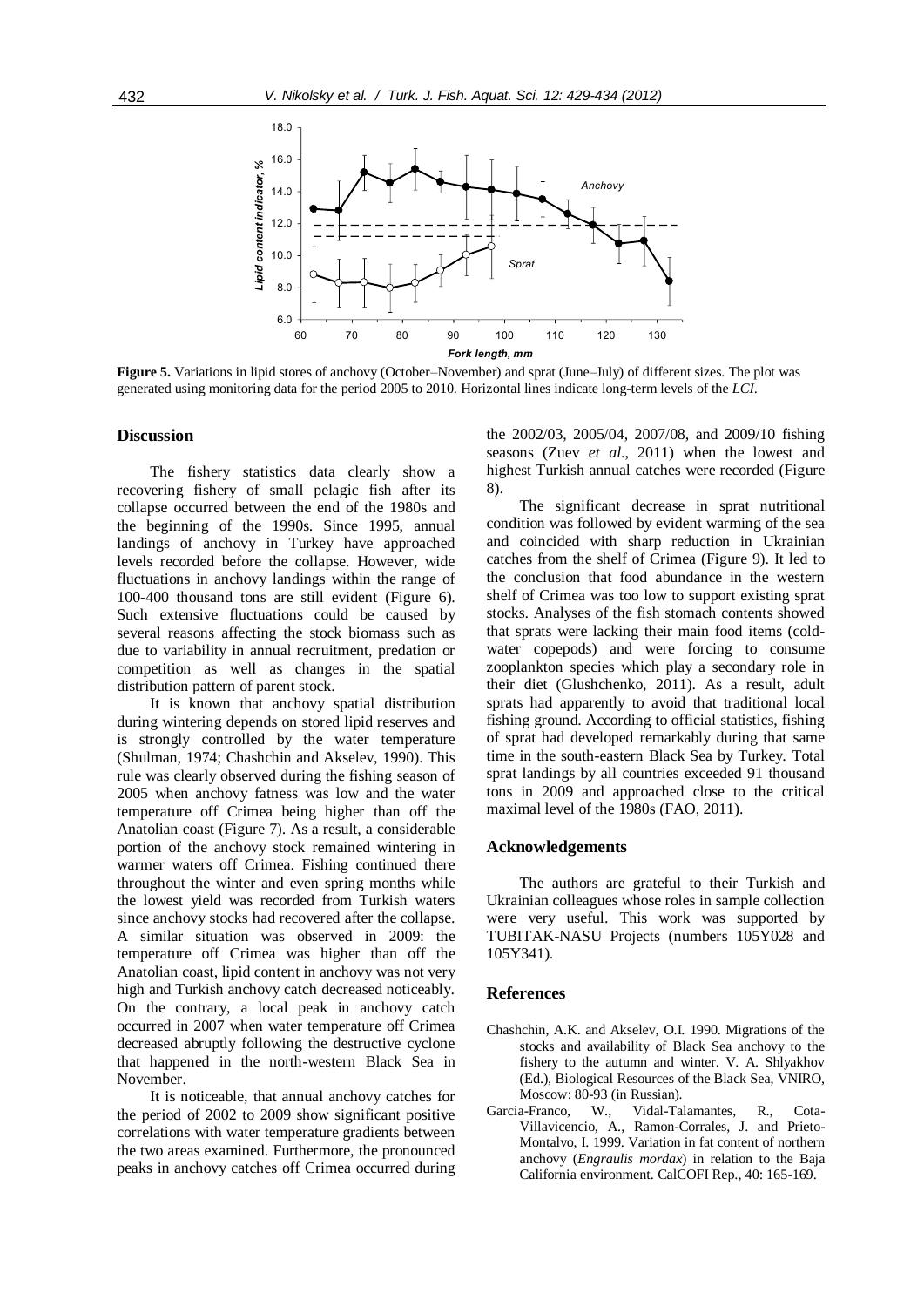

**Figure 6.** Total anchovy landings by all countries (1) including Turkey (2) from the Black Sea (FAO, 2011).



**Figure 7.** Inter-annual changes of lipid content (% wet mass) in anchovy body at the end of feeding period in October-November (bars) and monthly average sea surface temperature in the Crimean (1) and Turkish (2) fishing areas. The temperatures were calculated using the NOAA/NASA satellite data.



**Figure 8.** Turkish anchovy landings for the period 2002 to 2010 against the sea water temperature gradient between Sinop and Crimea regions. The thermal gradients were calculated for November using the NOAA/NASA MODIS-Aqua satellite data.

- Glushchenko, T.I. 2011. Nutrition and assessment of Black Sea sprat in 2009-2010. Tr. YugNIRO, 49: 34-39 (in Russian).
- FAO 2011. Fishery statistics. GFCM Capture Production 1970-2009. http:// [www.fao.org.](http://www.fao.org/)
- Håkanson, J.L. 1989. Analysis of lipid components for determining the condition of anchovy larvae, *Engraulis mordax.* Mar. Biol., 102: 143-151.
- Lasker, R. 1970. Utilization of zooplankton energy by a

Pacific sardine population in the California Current. In: J.H. Steele (Ed.), Marine Food Chains, Edinburgh: 265-284.

- Marshall, C.T., Yaragina, N.A., Lambert, Y. and Kjesbu, O. 1999. Total lipid energy as a proxy for total egg production by fish stocks. Nature, 402: 288-290.
- Nikolsky, G.V. 1965. Theory of fish stock dynamics. Nauka, Moscow, 382 pp. (In Russian).
- Nikolsky, V.N. and Shulman, G.E. 2005. The sprat fat